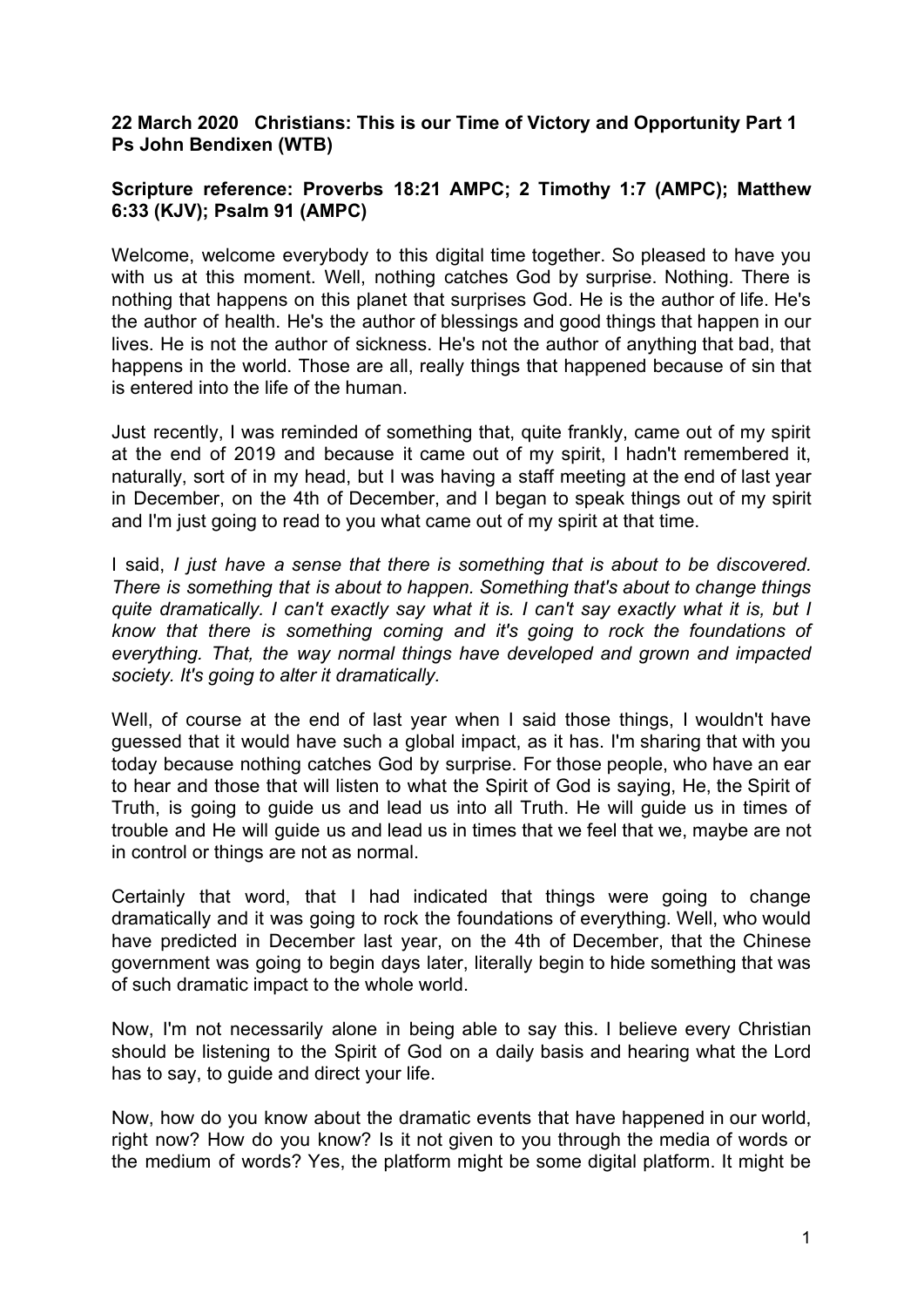through the airwaves, by radio, by television, by any kind of social media, but essentially everything that you know, that is happening in the world today, is being transmitted to you by words.

I guess you could say, that's the real power of words. Words give you something to think about, words issued by governments alter the course of people's lives. Certainly, right at this moment in time, laws that have been implemented by governments around the world have impacted travel, have impacted many things, many industries, commerce, social lives, the social fabric of everything that's going on right now. Words have been what has created this current state of events. Yes, we have an unseen enemy together, which is sickness, disease and many of those things, but words are the way that it's been communicated to you.

So, I'm going to read to you, Proverbs chapter 18 verse 21 out of the Amplified Bible, a scripture you know well. **<sup>21</sup>Death and life are in the power of the tongue, and they who indulge in it shall eat the fruit of it [for death or life]. (Proverbs 18:21 AMPC)** This indicates how powerful words are that are spoken. For many, many years, people have really not considered how powerful words are and certainly if you go about your daily social life, you want to be communicating with people and words come out of your mouth almost without thinking. Words that sort of integrate you in society.

Well, this is an opportunity for us to really begin to think about how powerful words are. Because even though you use words that are just integrating you into society or communicating responsibility or just creating the normal everyday momentum of talking on the telephone or doing things with people. Words are powerful.

Sometimes, you could say the same words, with a different attitude and you can have more power. If I say to you, "I'm not sick, I'm not sick. I'm healthy." Well, that might not sound too convincing, even though they're good words. But if you say, "I'm not sick! I'm really just blessed and healthy. Praise God!" Well, I mean, that's a whole different way that your body, your whole system will respond to your words. Words are powerful.

Right in this season, in this moment of time, people are speaking lots of words and they're talking facts, they're talking the human reality of what's happening around us, right now. It is a fact that there are plagues and viruses out there, that are impacting society. It is a fact that governments have instituted new laws and new ways of going about life. It is a fact that people have been restricted to the numbers of where and how and what they can do and where they can gather. Those are facts. Those are facts that have been communicated by governments. Those facts, because they come from government, that have become laws, need to be listened to, they need to be adhered to, they need to be obeyed because if you submit to authority then you can exercise authority.

Many people have this idea that you can have authority and the greatest authority you can have is just by having a stronger personality. Overwhelming somebody else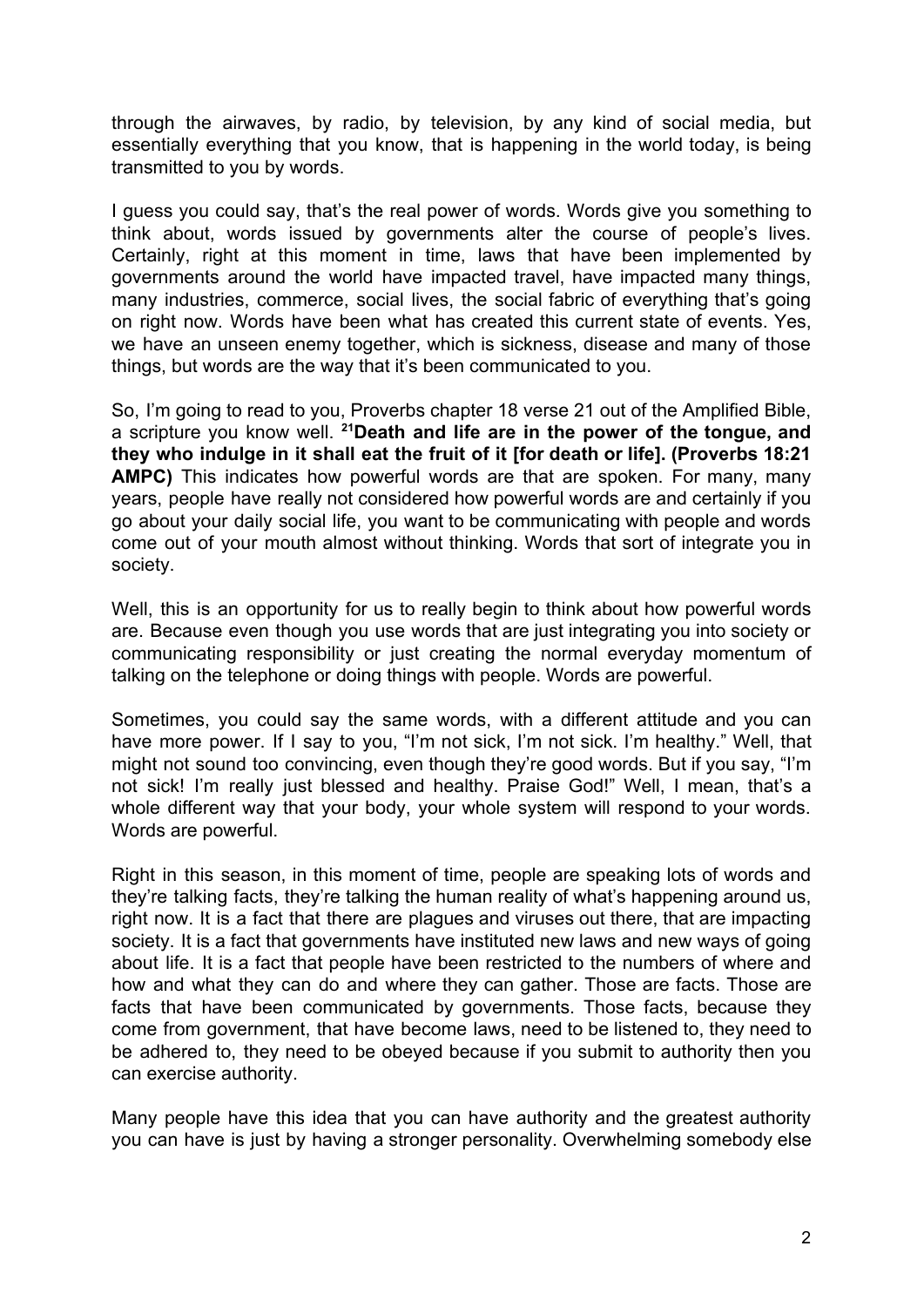or overwhelming a circumstance by your force of will or your personality. Stronger words and just stronger emotions and a stronger will, will get you through.

The Bible is clear in the Book of Romans, chapter 13, that if you will submit yourself to authority - that is a God-thing, to submit yourself to authority. There is a very good story of what happened in the New Testament, where a Centurion Roman soldier wanted to have someone healed. It was very clear that he said, "I have authority and by the words of my authority, people do things. Jesus, because You are not here with Your own authority, but a higher authority has sent You, You may just speak and that authority will take care of the sickness." Jesus turns around and says, "Well, I've not seen such great faith in the whole of Israel."

Authority and submission go hand-in-hand. The more you are able to submit to the Word of God, the greater your authority that you can have in life. Words then have authority. If I choose to speak whatever words, I want to speak, that I feel like speaking, even though I might be speaking words that are fact and words that are current reality, that doesn't mean to say that, that's healthy for me. What I prefer to do is speak the Word of God and let the Word of God change my world even though the world around me is changing. I would prefer to have the Word of God change my world.

So, you have a preference. Whatever your preference is, is what you may want to live. I, rather, would have a conviction with my preference. If you have a conviction that; I'm going to speak the Word of God, then that's what's going to guide your life. Don't just listen to news. Don't just listen to what people are saying. Don't just accept everything that is coming your way. I want to suggest that you create an invisible curtain. An invisible curtain, that is the difference between facts in your world, and faith in your world. Create an invisible curtain, today. You can't deny the facts, you can't deny government orders, but you can filter what's happening by faith and with faith.

I want to read you another scripture that's in second Timothy, chapter one verse seven. <sup>7</sup>**For God**, this is out of the Amplified Bible, **<sup>7</sup>For God did not give us a spirit of timidity, or a spirit of cowardice or craven, or cringing,** I really like this word, **or fawning fear (2 Timothy 1:7 AMPC)**. A fawning fear is a fear that is kind of, you know, you just all fall down, it's like a fainting fear, you become almost paralyzed with the fear.

So the Bible says, that <sup>7</sup>**God has not given us a spirit of timidity, of cowardice**, of fainting fear, at whatever is happening, **but, He has given us a spirit of power and of love, and of a calm and well balanced mind, and discipline and self-control (2 Timothy 1:7 AMPC).**

Here is your curtain, your curtain is a well-balanced mind, your curtain is a calm sense of wellbeing, of a disciplined lifestyle, and a disciplined mind. What is this invisible curtain? Well, there may be circumstances around me that are not in my control, but I have an invisible curtain that even though things are happening on the outside of my curtain, whatever is happening on the inside of my curtain; it's the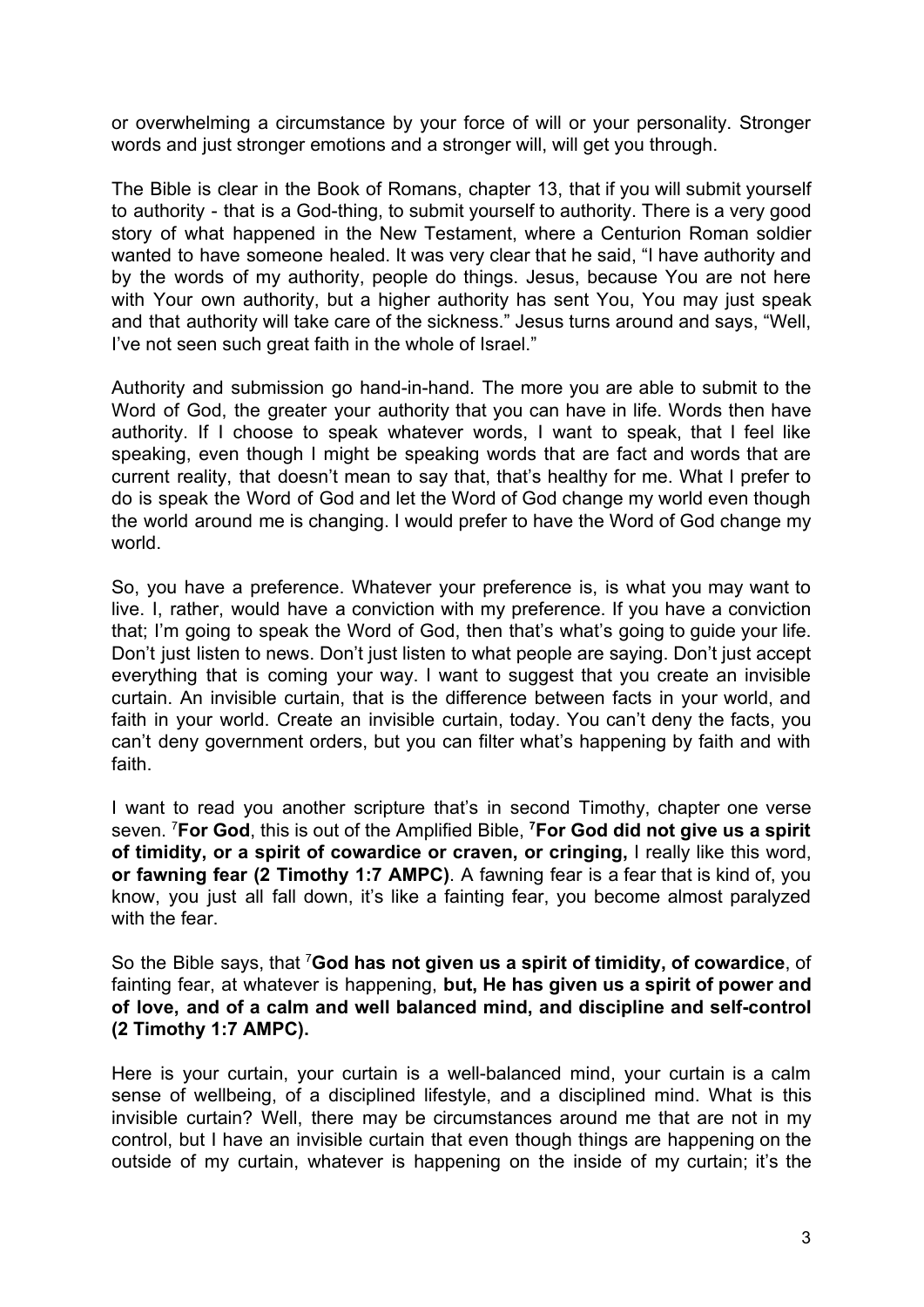Word of God, it's the life of God, it's the health and healing power of God, it's the well-being, prosperity, goodness of God that is in my curtain.

I really like this invisible curtain, and there is a reason I used it because Jesus has shed His Blood for us so that we can be sons of God. The Blood of Jesus is like an invisible curtain, it's a boundary line, it's a marker, it's a point where you can say, "You can't come past this point, you shall not pass this point, you shall not come into my personal space."

In the Old Testament, when Jesus was about to take all the children of Israel out of the control of the Egyptians, there was about to happen a significant impact because of a continuous resistance against God, by the Egyptians, and the leaders and the Pharaohs. There was a continuous resistance against God, and so a significant thing was going to happen, there was going to be, the firstborn of every household was about to die. Well, what was the instruction that God gave the children?

He said, "Create a curtain, create a boundary, create a separation between the chaos that is about to happen around you and what is going to happen in your household." That invisible curtain too many, or that boundary line, was the painting of the blood on the doorpost. The blood of the lamb on the doorpost, and when this spirit of death came into that environment, when that spirit of death, that angel of death came into that environment, they saw an invincible curtain on this household and that household, on that household. It was invisible perhaps to others, but definitely visible to the spirit realm. When they saw the blood against the doorpost, it was a boundary line. You may not pass beyond that. You may not touch anyone that is in that safe space.

Well, you may notice I'm not wearing a face mask. Well, sure I'm doing this digitally, but I have said with my words and with my mouth, "I have a boundary line around me. I have a space around me, that no weapon that is formed against humanity, may cross my boundary line. It may not cross into my space, it may not come and consume my health, it may also not consume my finances, it may not take away from what God's blessing and prosperity has for my life."

He has not given us a spirit of fear, but He has given us a spirit of love, and of power, and of a sound mind. This is a biblical factor, this is a biblical force, this is a biblical solution that we have in our lives. We speak the Word, we adopt the Word, we live in the Word. It becomes an invisible curtain. If there is something that is happening in your heart, in your mind, something that's happening that you might feel like a panic and anxiety, some form of, I'm not sure about what is happening in my world. If you feel that uncertainty beginning to come upon you, you need to immediately identify it - this is not from God. This is me, given my own mind over to the spirit of fear that is in the world. I refuse to do that. I refuse to give myself over, to what is happening in the world.

This is the moment when we get to choose, and if we've had any kind of opportunity in our lives before, to observe the difference of what is happening in the world and the difference that is happening and can happen in the life of a Christian and a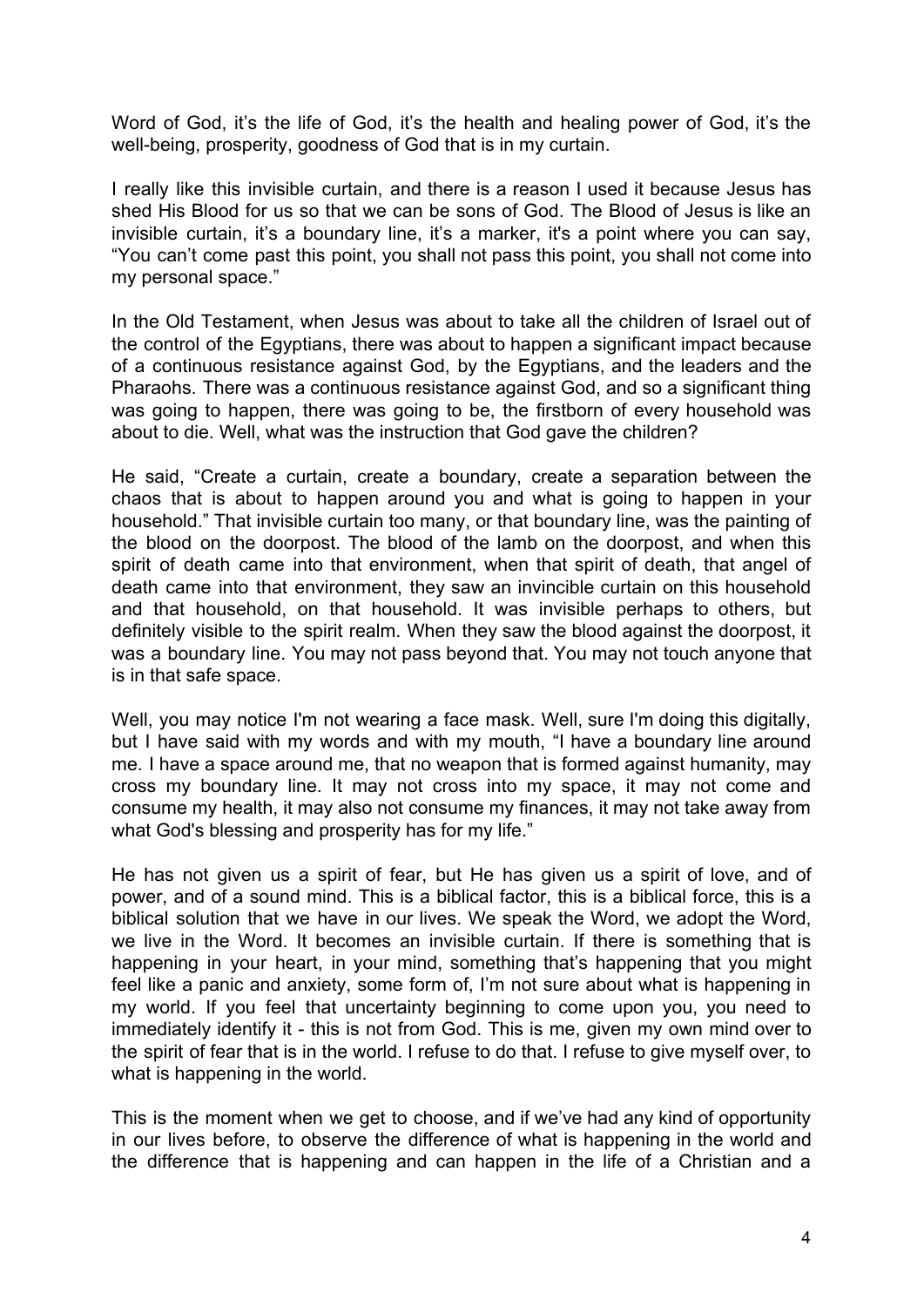believer, this is the moment. This is where it gets to show. You are not supposed to behave like everybody else in the world. You are not supposed to speak the words of fear like everybody else in the world, you are not supposed to say, "Well, you know I hope I don't get CoronaVirus." No. You need to stand in a place of authority and say *"*That virus will not come near me; it will not come near my dwelling place."

Now, the governments have said that there is a precautionary measure to take, we should take them, but that does not dictate the life that you have. The life that God has in you. Now, to me, as I meditated on ministering this Scripture to you, one of the greatest obvious differences that were visible in the life of Jesus, was when Jesus was standing in front of Pontius Pilate and Pontius Pilate said to Him: "Don't you know, that I have the power to take your life?" Jesus said, I paraphrase for me, "No, you're the one who doesn't understand, Pontius Pilate. No one can take My life from Me unless I choose to lay it down."

This is the attitude and this is the stark difference between light and dark, between life and death, between God's life and power and the enemy's intimidation. Jesus is our example. When something comes at you, to try and take what is precious to you, you just have that invisible curtain, that bloodline. I stand behind the life of Christ. I stand behind the Blood of Jesus. I stand strong. I stand free. I stand in the Blood and I stand in His Word, there is nothing that any man can do to me because if God is for me then who or what can be against me. It is even my faith that overcomes the world, and anything that is in the world.

This is the moment, Christian, this is the moment, disciple, this is the moment, this is our opportunity, this is a time when we can begin to speak a message of hope. We begin to speak a message of good news. We begin to speak and become a life-giving force to those around us. When people begin to speak, "Huo, have you seen what is happening to this business, have you seen what is happening to that, do you see what is happening to our economy" This is the moment where you say, *"*My God is the One who meets my needs, My God has said in Mathew chapter six" and you read it, *"*We should not be anxious, we should not be worried we should not fear what we are going to eat or drink or what we are going to wear because our heavenly Father knows we have need of these things."

Verse 33 says, **<sup>33</sup>But seek ye first the kingdom of God...and all these things shall be,** not might be, shall be, **added unto you (Matthew 6:33 KJV).** Yes, things might be dramatically impacted from the way that they were, but what great things lie before us through a new door that can open. New things that can be developed. New opportunities that may arise because of the current state that is happening in the world.

This is your moment to hear from God. This is your moment to be sensitive to the Holy Spirit. This is not business as usual, even the world will tell you that. This is our moment as Christians, to shine. So, do not be controlled, do not be overcome by a spirit of fear. When you feel it trying to come on you, you've got to speak the Word. You have got to, even if you go to a Bible or your Ipad, the Word of God on your Ipad or on your phone or whatever it is that you, just get a Scripture and read it. I'm going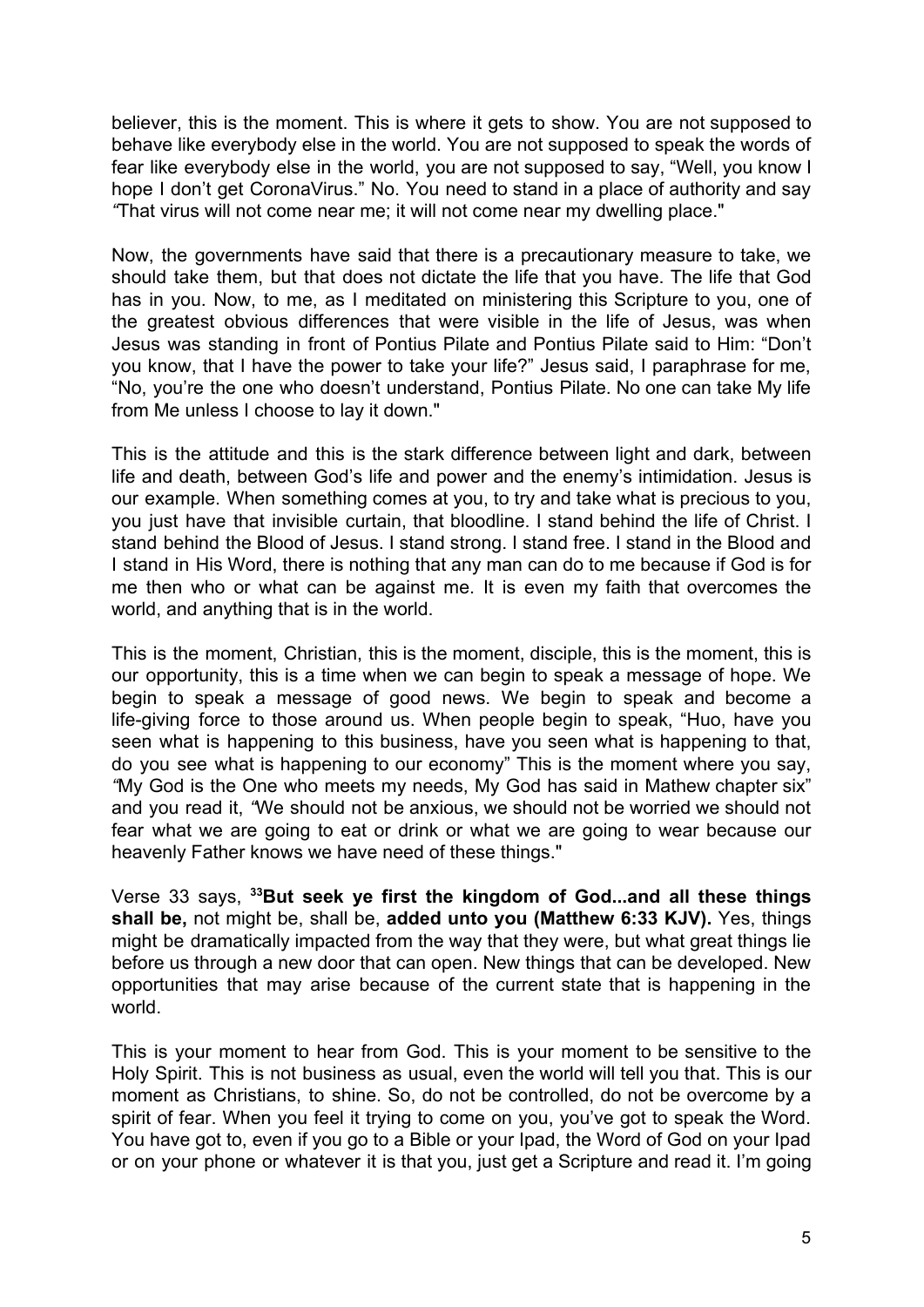to read a Scripture to you like that, right now, from the Amplified Bible and it's a Scripture you know very well.

It's Psalm 91 and so the Lord gave me this for us to stand on as a Church, as a ministry. Immediately when this thing began to impact us, I began to realise that Psalm 91, is something we've always stood on, but this is the time to stand on it, to believe it, to trust it. This is not a time to wonder whether it's true or not. This is the time of truth.

It goes like this, **<sup>1</sup>He who dwells in the secret place of the Most High shall remain stable, ...** Shall remain stable, not become unstable, not become, "I wonder if this or if that going to," shall remain stable. What's the secret? You must remain in the place, that secret place, that personal place with God. You must stay there, don't go away from that, you got to stay there. That's the secret of being stable. *And* **fixed under the shadow of the Almighty [Whose power no foe can withstand].**

So, there's no enemy that can stand against the power of God and you are the one that can be stable, steady, fixed under His power. **<sup>2</sup> I will say of the Lord,** here's the Word, *I will say*, not I will just think it. I will just read it. No, **I will say of the Lord, He is my Refuge and my Fortress, my God; on Him I lean** *and* **rely,** *and* **in Him I [confidently] trust!** I will say, you're hearing me say it now and you can say it with me. I will say, "I trust in Him. I trust in God. I lean on Him. I put all of my future and trust in His hands." **<sup>3</sup>For [then] He will deliver you from the snare of the fowler and from the deadly pestilence.**

The deadly sickness, the deadly disease. He will deliver us, when we say that we trust Him, when we remain stable, steady in His, in that secret place with Him. Then verse 4, **<sup>4</sup> [Then] He will cover you with His pinions, and under His wings shall you trust** *and* **find refuge;** I've been fortunate enough to watch over the summer season. I've been fortunate to watch some geese raise little ducklings. Goslings, I should say and it's a very interesting thing that in a time when there is a threat, when they are very, very little, when there's a threat, how quickly the mother will go in and just cover the chicks. The father will come and hiss and flap his wings and come towards the threat and actually, really confront the threat that would come against the chicks.

Well, that's the same image that we can have, that when you are under His wings, there is a, that's the place of safety, it's a place of strength. **His truth** *and* **His faithfulness are a shield and a buckler. <sup>5</sup>You shall not be afraid of the terror of the night, nor of the arrow (the evil plots and slanders of the wicked) that flies by day**, This particularly in the Amplified refers to the slanders that fly by day; words, that create fear, terrors of words of plagues, of things that create fear. I have an invisible curtain; I have an absolute powerful force that is working for me. It's the very life of God **<sup>6</sup>Nor of the pestilence that stalks in darkness, nor of the destruction** *and* **sudden death that surprise** *and* **lay waste at noonday.**

So, just by the way, you can please join us, if you want your faith to be stimulated and just upheld and strengthened. You can join us in the days ahead, in the morning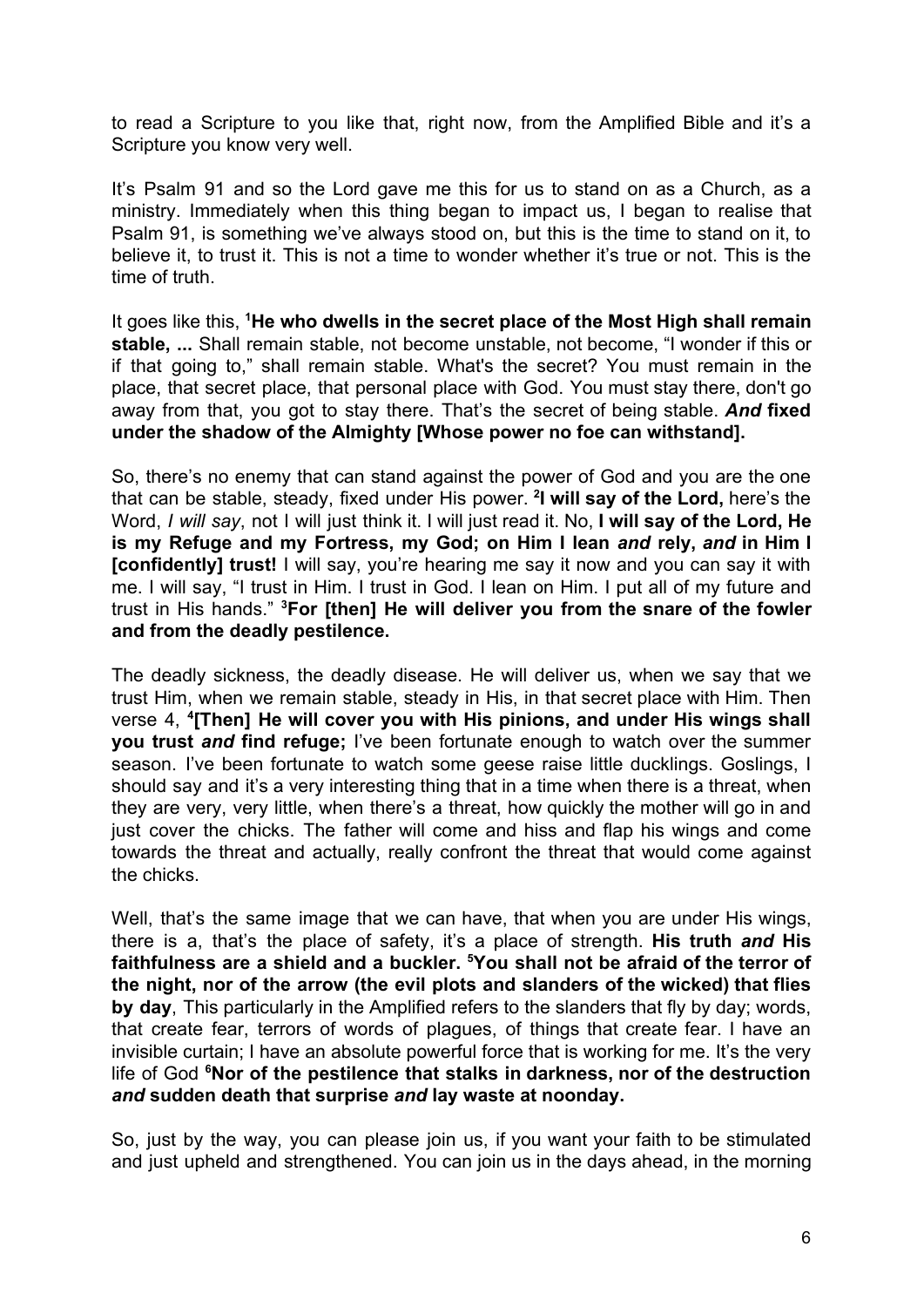on social media, noonday, evening and by way of television during the week. You can get something from the Word of God from us every single day, many times a day. The Lord has instructed me to assist you and help you to keep your faith strong.

We continue, **<sup>7</sup>A thousand may fall at your side, and ten thousand at your right hand, but it shall not come near you**. So, let's just think about this for a moment, that in this particular instance there are thousands of people that are impacted by a pestilence, a plague, a terror, some kind of force – thousands are impacted, but not you. At the very least, this is a thousands-to-one ratio. Why would you want to be on the side of the thousands, when they are the ones that are going to be impacted, when you can be the one that is not. This is not for us to have a mentality that says, "Because it is affecting everybody, it is going to affect me." I reject those words. Certainly, in some counties and in our country, people are saying 50%, 70% of the population will contract this disease. I reject that. I am not one of those. I'll be the ones; I'll be part of those that don't get it. I'll be one of those that are not impacted by it.

**<sup>8</sup>Only a spectator shall you be, yourself inaccessible in the secret place of the Most High, as you witness the reward of the wicked.** Well, you know, I don't want to say too much about that, other than: "I will be a spectator, I will not be a participant, I will be a spectator."

What about you? Don't you want to just be a spectator of everything that is going around, but nothing is going to touch me, it is not going to hurt me, it's not going to hurt my finances, and my well-being.

**<sup>9</sup>Because you have made the Lord your refuge, and the Most High your dwelling place.** Ok, so here you begin to see, this is not about I think for a few moments, I'll just confess that Jesus is my Lord – and that's enough. No, I need to be *dwelling* in His Word. **<sup>10</sup>There shall be no evil befall you, nor any plague or calamity come near you, near your tent.** In other words, there is the invisible curtain, your household, the place where you live, where you abide, your circumstances, the things around you – it shall not penetrate my world.

**<sup>11</sup>For He will give His angels special charge over you, to accompany and to defend and preserve you in all your ways.** The Amplified Bible says, "In all your ways of obedience and service." So, this is the moment where we must obey what God says. This is the foundation of truth – the Word of God. Now, they, <sup>12</sup>the angels **shall bear you up on their hands lest you dash your foot against a stone.** Even hidden dangers shall not hurt you, <sup>13</sup>**and you shall tread upon the lion and the adder, the young lion and the serpent, you shall trample underfoot**.

Praise the Lord, even if there is a very specific threat against my well-being, I have the authority, not them. I have the strength in Jesus, in the Word of God, in the dwelling place. **<sup>14</sup>Because he has set his love upon Me,** wow, because He loves me, because He just wants to preserve me, He wants to protect me, He wants to show His greatness, His goodness, His love towards us. This is how He can do it; if you dwell with Him, He dwells with you; all His goodness becomes yours. **<sup>14</sup>Because**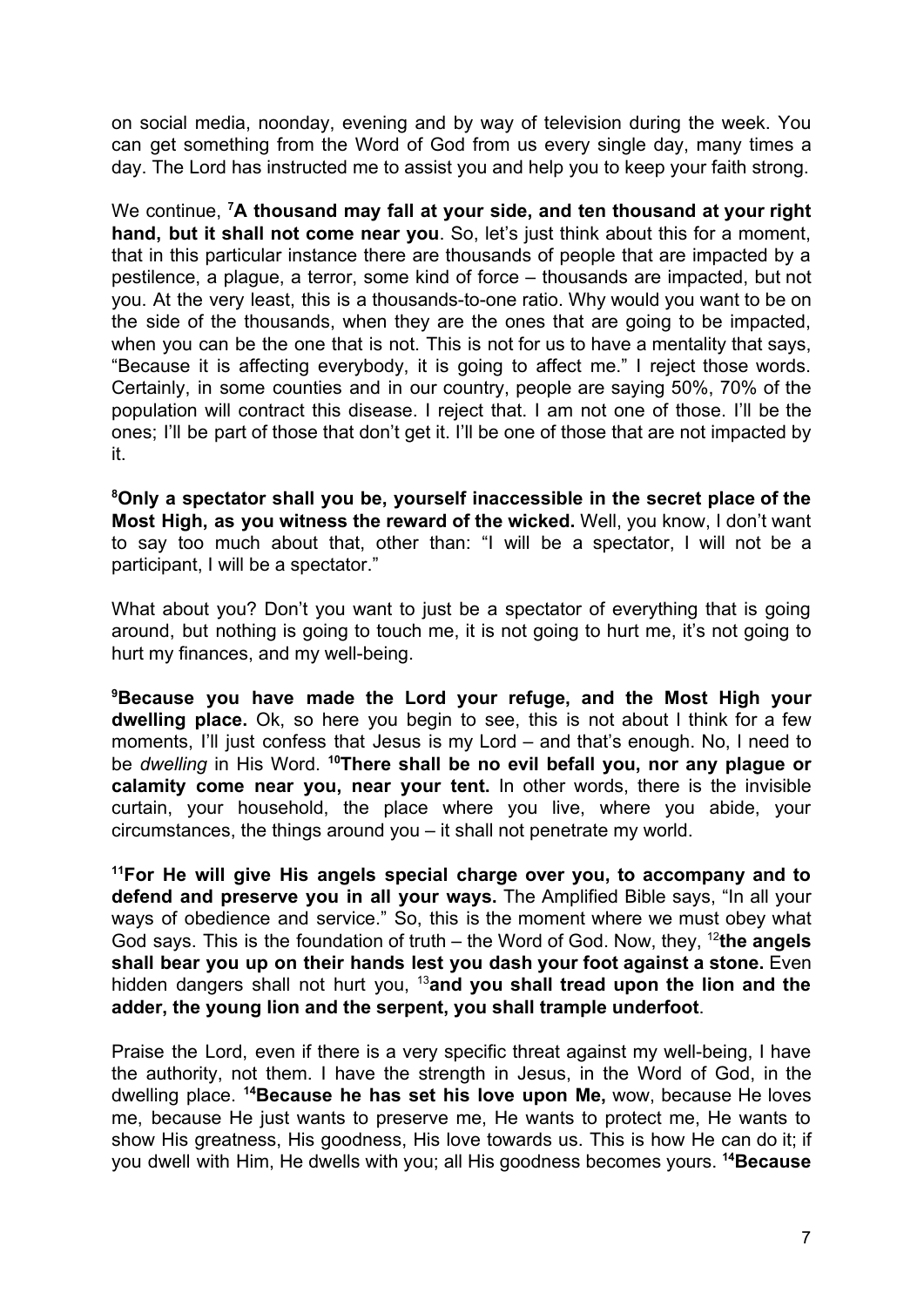**he has set his love upon Me therefore will I deliver him; I will set him on high, because he knows and understands My name,** the Amplified says, he **[has a personal knowledge of My mercy, love, and kindness – trusts and relies on Me, knowing I will never forsake him, no, never] (Psalm 91:1-14 AMPC).**

If there is a time that we need to know that Jesus, the Heavenly Father, the Holy Spirit will not forsake us; this is the time, right now. This is our moment. This is the time, where we really have to show the difference between what we are as believers and those who have no other hope in the world.

<sup>15</sup>He shall call upon Me, and I will answer him: I will be with him in trouble, I will **deliver him and honour him.** I will deliver him and honour him. This is not just a moment of as long as you just get through this then it will be okay. No, you are not just going to get through it; you are going to get through it with flying colours. You're going to get through this and come out stronger with honour on the other side of this particular thing that is happening to us in the whole world.

**<sup>16</sup>With long life will I satisfy him and show him My salvation (Psalm 91:15-16 AMPC).** Many people think like the end of this scripture is after your long life He will show salvation. No, this is a continuous process; I will show you My salvation as long as you live. I will show you that I save you and I will be your God, I will keep you protected, I will deliver you, I will honour you, I will shelter you, I will give you a place of refuge as long as you live. When the end of your days come, you will be satisfied, you will still know that I have been there for you all of your life.

Well, this is not a moment to be timid. This is not a moment to be afraid. This is a moment to rise up. Speak words of life, speak words of health, speak words of economic well-being and remember, right at this time as this is a time where new doors can be opened to you. There are new opportunities waiting, waiting to be revealed, in this moment of global distress.

It has been said to me, and I conclude our time together today, it has been said to me, in oftentimes, when the world is going through recession that is when the wealthy become super-wealthy. Let's just take an example when there is a recession in the world and people can't pay their mortgages on their houses, they can't keep up payments on cars, houses and things.

The banks, the financial institutions, the rich, the wealthy. They use those moments not to retreat with their wealth, but to go and buy up the assets that become available. They don't see recession as a negative, they see recession more often than not, they see it as an opportunity to greatly increase their wealth, where they can buy things at much lower prices and then when everything comes back to normal and everything returns back to normal, they then have a much higher level of wealth and assets that they either want to sell or keep part of their financial portfolio.

I want to say to you, this is a moment when new doors are opening for supernatural increase, supernatural increase. I also wanted to declare to you that this is a time for God to give you insights, ideas, creative abilities, new concepts, things that you have